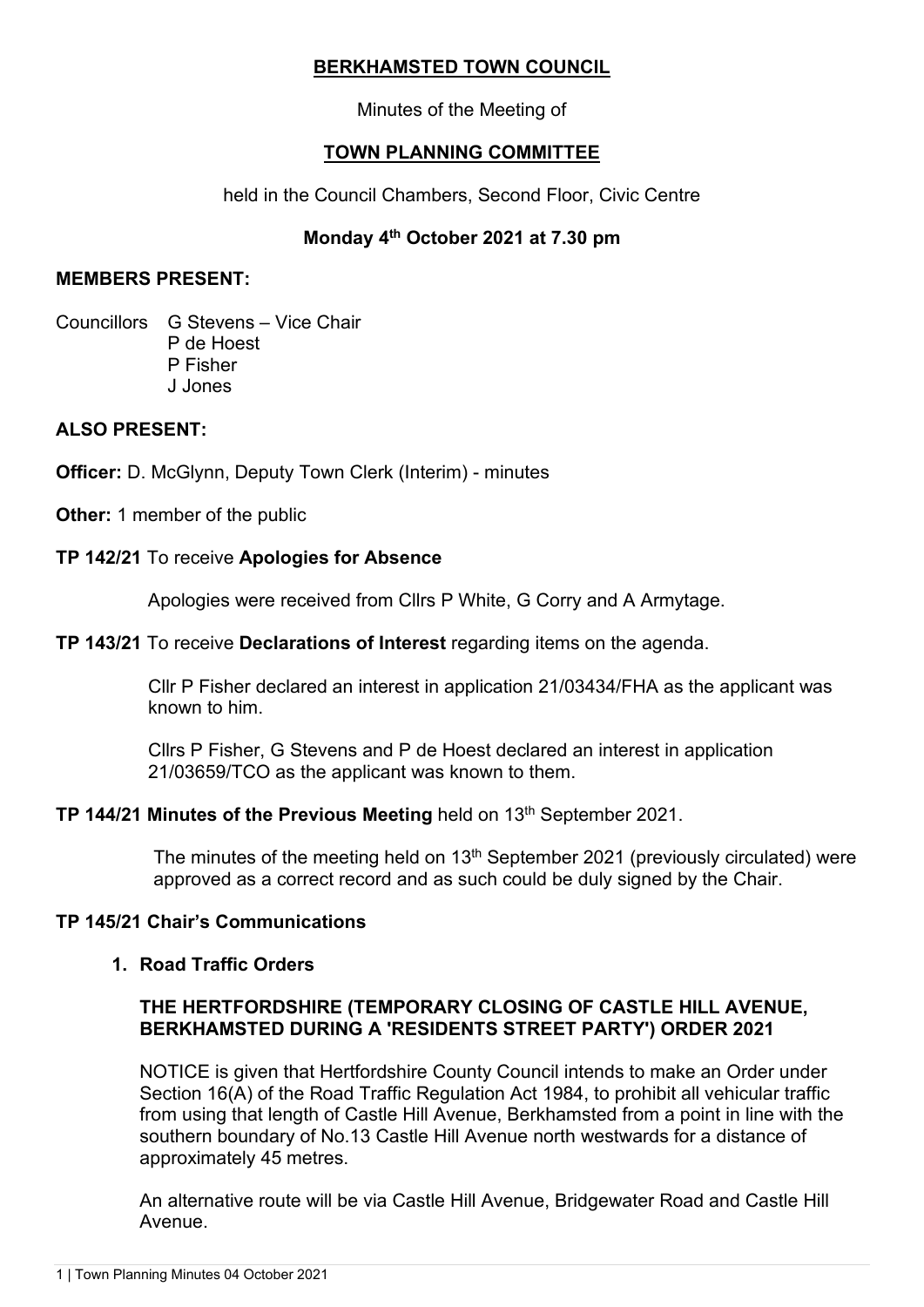The section of road will be closed between the hours of 11.00am and 6.00pm on Sunday 26 September 2021, when signs are in place.

The purpose of the Order is to ensure public safety and prevent accidents for the duration of the 'Residents Street Party'.

Papers included within agenda.

## **2. Tree Preservation Orders**

None had been received.

## **TP 146/21 Licensing Applications**

The Committee **noted** that the following Premises Licences had been received:

- i) Caffe Nero, 130 High Street
- ii) Simmons, 234 High Street

#### **TP 147/21 Multi Storey Car Park Update**

In the previous meeting, the Committee requested that an update be obtained from Dacorum Borough Council (DBC) on the current uptake of use of the disabled spaces and whether any feedback had been received from the users of the disabled spaces. Cllr G Stevens advised the Committee that DBC had confirmed to him that DBC does not collect any such data about the multi storey car park, nor for any of its car parks in the borough.

#### **TP 148/21 Public Participation**

To suspend Standing Orders to invite **public participation** on items on the agenda.

#### **TP 149/21To consider, for Resolution, forms and drawings for applications relating to the Town of Berkhamsted received from Dacorum Borough Council.**

| 21/00965/ROC | <b>AMENDED/ADDITONAL INFORMATION</b>                                           |
|--------------|--------------------------------------------------------------------------------|
|              | Variation of condition 8 (Development should only be used for the purposes     |
|              | of close care accommodation) attached to planning permission                   |
|              | 4/00269/92/FUL (Close care centre for elderly people, comprising 4X1 bed       |
|              | apartments and 4X2 bed apartments.)   Kilfillan Park, Kilfillan Gardens,       |
|              | Kilfillian Park (RF).                                                          |
|              |                                                                                |
|              | Standing orders were suspended to enable members of the public to speak.       |
|              |                                                                                |
|              | The application's agent spoke to set out the context and reasons for the       |
|              | application and provided justifications as to why the condition needed to be   |
|              | removed.                                                                       |
|              |                                                                                |
|              | Standing orders were reinstated.                                               |
|              |                                                                                |
|              | The Committee noted that the Case Officer for this application was of the      |
|              | opinion that it does not appear to be practical to use this building as a care |
|              | facility given its size, layout and changes in care provision requirements.    |
|              |                                                                                |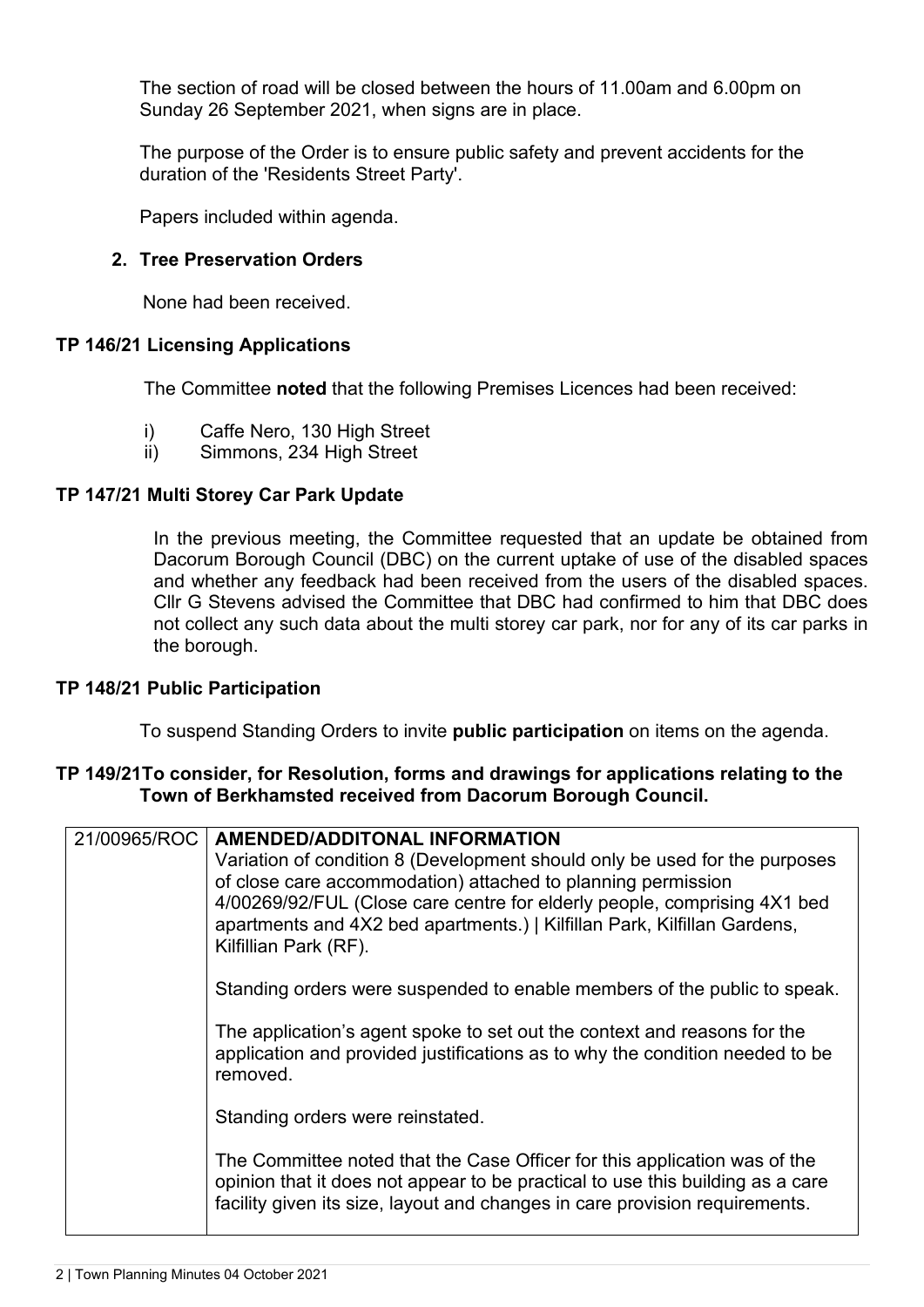|              | No objection                                                                                                                                                                                                                                                                                                                                                                                                                     |
|--------------|----------------------------------------------------------------------------------------------------------------------------------------------------------------------------------------------------------------------------------------------------------------------------------------------------------------------------------------------------------------------------------------------------------------------------------|
| 21/02958/FUL | <b>AMENDED/ADDITONAL INFORMATION</b><br>Construction of home office and garden store in rear garden area<br>37A and 39 Highfield Road (LB)                                                                                                                                                                                                                                                                                       |
|              | <b>Concern</b>                                                                                                                                                                                                                                                                                                                                                                                                                   |
|              | The Committee was concerned about the lack of clarity around who the<br>intended users of these home offices and garden stores would be and<br>requested that the Case Officer clarifies the intended purposes of these<br>additions. In view of the neighbour comments, any such additions should<br>have a condition that they be restricted to use only by those dwelling at the<br>property (i.e. as part of a C3 property). |
| 21/02785/FUL | AMENDED/ADDITONAL INFORMATION<br>Replacing bedroom window and patio window doors.<br>25 Nightingale Lodge Cowper Road (LB)                                                                                                                                                                                                                                                                                                       |
|              | No objection                                                                                                                                                                                                                                                                                                                                                                                                                     |
| 21/03073/FHA | <b>AMENDED/ADDITONAL INFORMATION</b><br>Single storey rear and side extension & velux windows to loft.<br>15 Holly Drive (NV)                                                                                                                                                                                                                                                                                                    |
|              | Objection                                                                                                                                                                                                                                                                                                                                                                                                                        |
|              | The Committee objected to the proposed extension as it appears to breach<br>the 45 degree rule, which would cause loss of amenity to the neighbours at<br>No 13 and, to a lesser degree, at No 17. There is also a potential breach of<br>the 25 degree line.                                                                                                                                                                    |
|              | CS 12, SLP Appendix 3.                                                                                                                                                                                                                                                                                                                                                                                                           |
| 21/03406/FUL | Change of use from wine bar (sui generis) to restaurant and takeaway<br>service (Class E) and associated works including change of access, new<br>extraction unit, overhanging sign and branding on the front windows<br>43 Lower Kings Road (DT)                                                                                                                                                                                |
|              | No objection                                                                                                                                                                                                                                                                                                                                                                                                                     |
| 21/03499/FUL | Install ventilation system gas flue to extract from gas fired pizza oven and<br>install signage on low level flat roof at property<br>Link House, Northbridge Road (DT)                                                                                                                                                                                                                                                          |
|              | No objection                                                                                                                                                                                                                                                                                                                                                                                                                     |
| 21/03523/ADV | 2 sets of externally illuminated fascia text and 2 externally illuminated<br>projection signs.<br>163-165 High Street (HE)<br>No objection                                                                                                                                                                                                                                                                                       |
|              |                                                                                                                                                                                                                                                                                                                                                                                                                                  |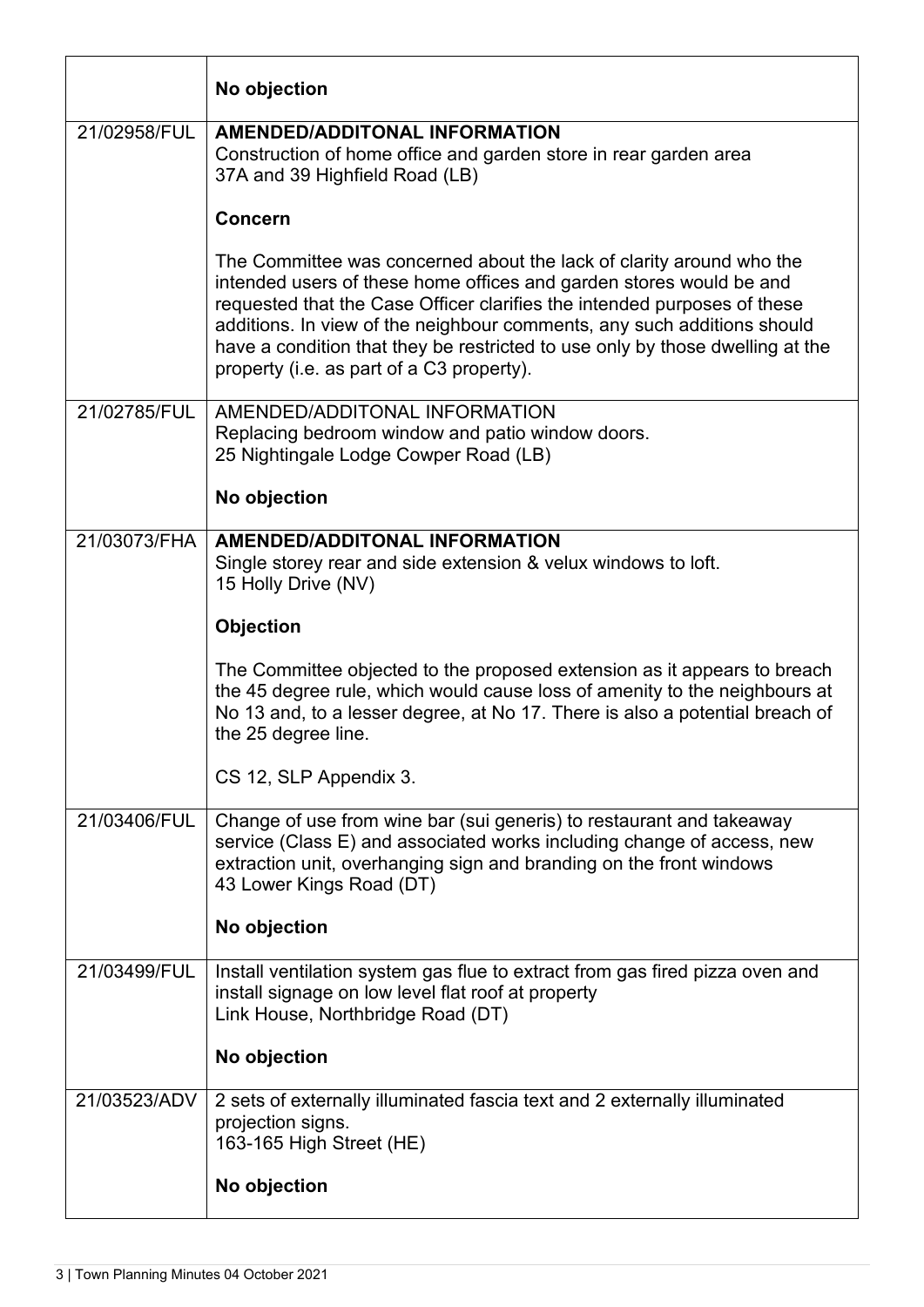| 21/03415/FHA | Demolition of garage. Construction of first floor front extension and 2 storey                                                                                                                                                                                         |
|--------------|------------------------------------------------------------------------------------------------------------------------------------------------------------------------------------------------------------------------------------------------------------------------|
|              | extensions to return flank. Internal alterations.<br>24 Hall Park Hill (EP)                                                                                                                                                                                            |
|              |                                                                                                                                                                                                                                                                        |
|              | No objection                                                                                                                                                                                                                                                           |
| 21/03419/FHA | A two-storey rear extension with a single storey portion<br>18 Verney Close (TG)                                                                                                                                                                                       |
|              | No objection                                                                                                                                                                                                                                                           |
| 21/03423/FHA | Replacement of existing conservatory roof with new lantern rooflight and roof<br>light and replacement of French doors and windows to conservatory.<br>3 Park Street (TG)                                                                                              |
|              | No objection                                                                                                                                                                                                                                                           |
| 21/03417/FHA | Demolition of existing single storey element to the rear of the property and<br>construction of a replacement single storey extension.<br>Cosy Cottage, 25 George Street (EP)                                                                                          |
|              | No objection                                                                                                                                                                                                                                                           |
| 21/03434/FHA | Roof alterations to ground floor rear with new gable roof over French doors,<br>new rooflights, and replacement sash windows<br>6 Boxwell Road (JM)                                                                                                                    |
|              | No objection                                                                                                                                                                                                                                                           |
| 21/03459/FHA | Partial demolition of basement level external WC and ground<br>floor balcony; new internally accessible basement WC/utility<br>with window and ground floor balcony; replacement of rear<br>basement window and part of wall with bifold doors<br>23 Station Road (HE) |
|              | No objection                                                                                                                                                                                                                                                           |
| 21/03424/FHA | Single-storey rear extension<br>5 Beckets Square (JM)                                                                                                                                                                                                                  |
|              | No objection                                                                                                                                                                                                                                                           |
| 21/03425/FHA | Loft conversion<br>5 Beckets Square (JM)                                                                                                                                                                                                                               |
|              | <b>Concern</b>                                                                                                                                                                                                                                                         |
|              | The Committee had a concern that the proposed conversion would require<br>the existing roof ridge to be raised by 1.5 m in order to accommodate the<br>new dormer.                                                                                                     |
| 21/03571/FHA | Construction of front porch. Two storey side, single storey rear extension<br>and internal alterations<br>8 Chiltern Close (EP)                                                                                                                                        |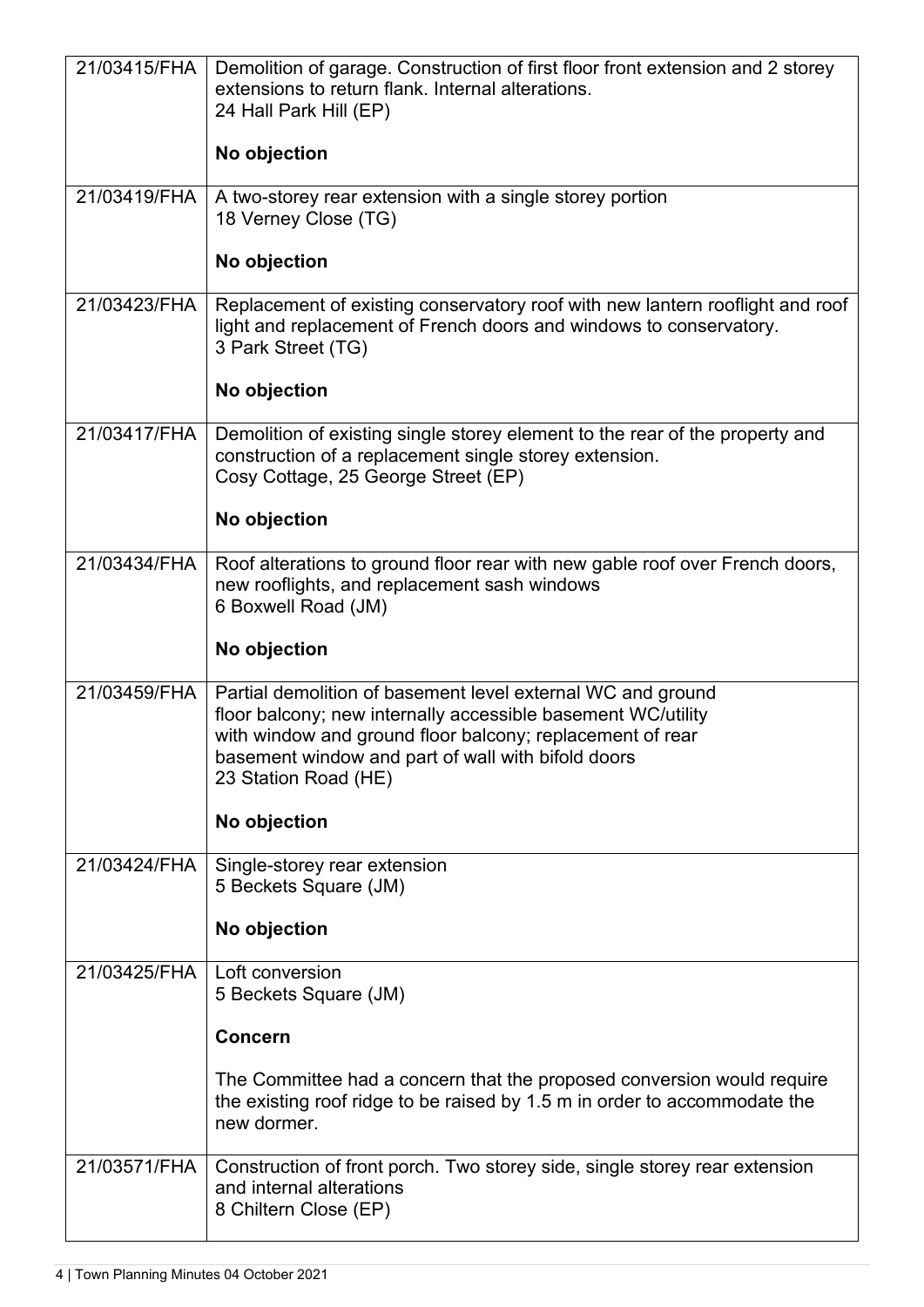|              | No objection                                                                                                                                                                                                                                                                                    |
|--------------|-------------------------------------------------------------------------------------------------------------------------------------------------------------------------------------------------------------------------------------------------------------------------------------------------|
| 21/03574/FHA | Proposed ground floor rear extension, to replace an existing conservatory,<br>with new metal framed windows and doors and new rooflights<br>14 Hall Park (JM)                                                                                                                                   |
|              | No objection                                                                                                                                                                                                                                                                                    |
| 21/03582/FHA | First floor side extension<br>11 Winston Gardens (NV)                                                                                                                                                                                                                                           |
|              | No objection                                                                                                                                                                                                                                                                                    |
| 21/03600/FHA | Demolish existing garage and replace. External hard and soft landscaping<br>with new greenhouse to rear garden. New vehicle gate with hard and soft<br>landscaping to front garden.<br>Braeside, Chesham Road (HE)                                                                              |
|              | No objection                                                                                                                                                                                                                                                                                    |
|              | The Committee had no objection to the replacement garage and<br>greenhouse. However, there was a concern raised about whether the<br>proposed gate piers, at 2 m, would be set sufficiently back from the highway.<br>If there has to be a gate, it would be desirable that this be 5 bar gate. |
| 21/03608/FHA | First floor extension above single storey garage. New double storey glazed<br>entrance hall. Internal alterations. New openings for windows and external<br>doors<br>The Old Cottage, Bank Mill Lane (JM)                                                                                       |
|              | No objection                                                                                                                                                                                                                                                                                    |
| 21/03613/FHA | Proposed alterations to existing elevations and external landscaping. Works<br>also include for a single storey rear infill extension, two storey side extension<br>and a garage conversion<br>4 Gresham Court (NV)                                                                             |
|              | No objection                                                                                                                                                                                                                                                                                    |
| 21/03526/LBC | 2 sets of externally illuminated text, 2 externally illuminated<br>projection signs and 2 internally illuminated menus. Exterior to<br>be painted.<br>163-165 High Street (HE)<br>No objection                                                                                                  |
|              |                                                                                                                                                                                                                                                                                                 |
| 21/03609/LBC | First floor extension above single storey garage. New double storey glazed<br>entrance hall. Internal alterations. New openings for windows and external<br>doors<br>The Old Cottage, Bank Mill Lane (JM)<br>No objection                                                                       |
|              |                                                                                                                                                                                                                                                                                                 |
| 21/03506/LDP | Increase height of side walls to support roof replacement to<br>flat roof. Installation of 3 skylights. Replacement doors and<br>windows. External render,                                                                                                                                      |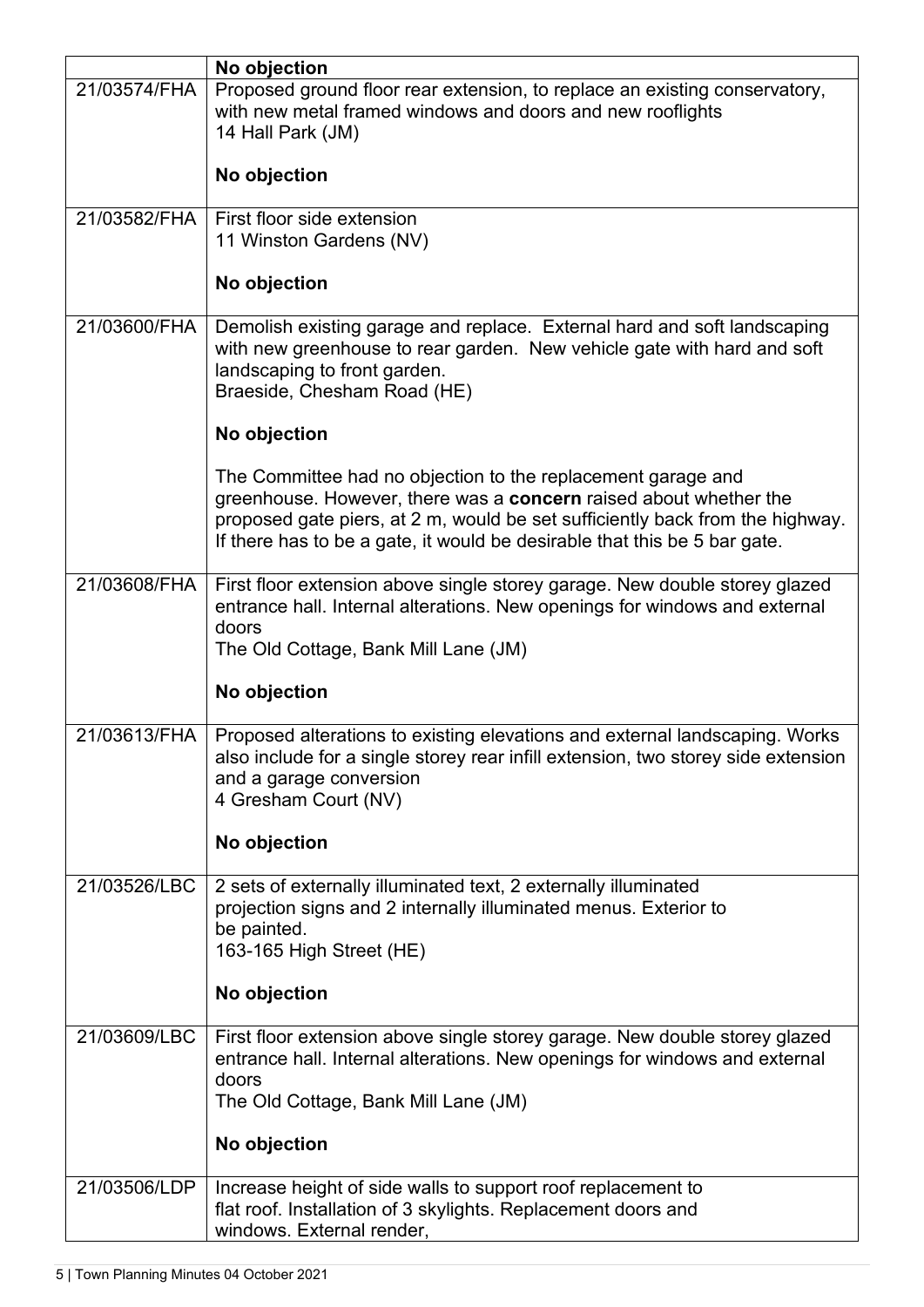|              | Children's House, 366A High Street (LB)                                                                                                      |
|--------------|----------------------------------------------------------------------------------------------------------------------------------------------|
|              | <b>Defer Decision</b>                                                                                                                        |
|              | As no elevations were provided, the Committee was unable to comment on<br>this application.                                                  |
| 21/03510/LDP | Extension to industrial building<br>Haresfoot Farm, (Commercial) Chesham Road (JG)                                                           |
|              | <b>Noted</b>                                                                                                                                 |
| 21/03511/LDP | New hardstanding<br>Haresfoot Farm, (Commercial) Chesham Road (JG)                                                                           |
|              | <b>Noted</b>                                                                                                                                 |
| 21/03512/LDP | New hardstanding (building 4)<br>Haresfoot Farm, (Commercial) Chesham Road (JG)                                                              |
|              | <b>Noted</b>                                                                                                                                 |
| 21/03513/LDP | Replacement of existing flute<br>Haresfoot Farm, (Commercial) Chesham Road (JG)                                                              |
|              | <b>Noted</b>                                                                                                                                 |
| 21/03578/LDP | Conversion of a hip to gable roof, loft conversion with rear dormer and<br>installation of 3 velux windows to front<br>8 Chiltern Close (EP) |
|              | <b>Concern</b>                                                                                                                               |
|              | The proposed dormer should not go up to the party wall and should be set<br>below ridge.                                                     |
|              | SLP Appendix 3.                                                                                                                              |
| 21/03448/RET | Change of use from wine bar (sui generis) to retail (A1) and associated<br>works<br>41 Lower Kings Road (DT)                                 |
|              | No objection                                                                                                                                 |
| 21/03498/RET | Loft conversion with rear box dormer and raised ridge.<br>1 Hill View Berkhamsted (EP)                                                       |
|              | <b>Concern</b>                                                                                                                               |
|              | The Committee was concerned that this loft conversion was not built in<br>compliance with the original consent.                              |
| 21/03429/TCA | Fell silver birch tree<br>18 Kings Road Berkhamsted (TG)                                                                                     |